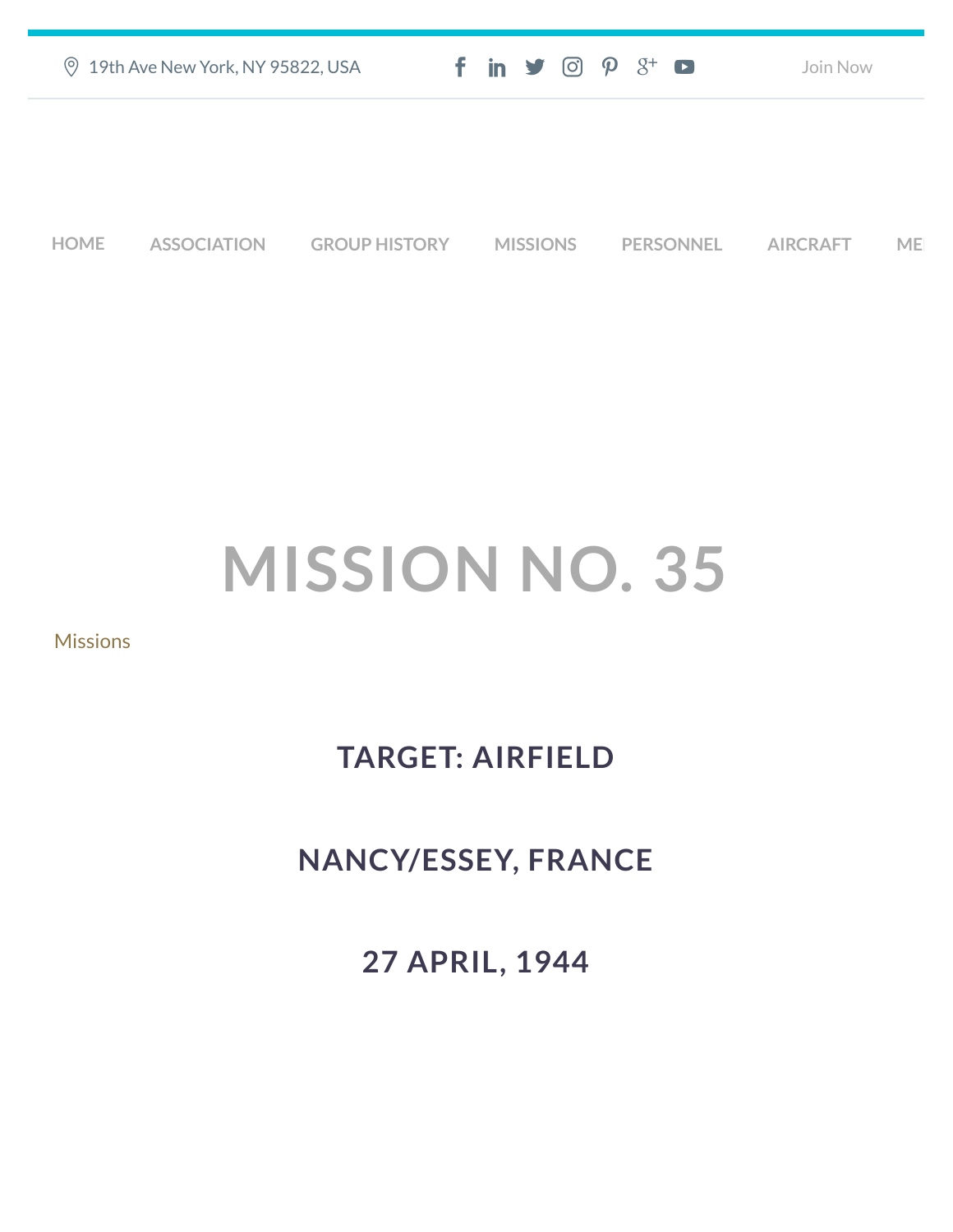

The Group flew two missions on 27 April, the target of the second mission being the Nancy/Essey Airfield. This airfield had previously been the target for Mission No. 32 on 25 April. Twelve aircraft participated in the mission. The Group flew the low box for the 94th Combat Wing. Major Fred A. Spencer was Air Commander and Lt. Vinton H. Mays was pilot.

Visibility was restricted, but bombing results were good.

The Group encountered no enemy aircraft, and flak was light. All aircraft returned without damage. A B-24 joined the formation in the No. 7 position of the low box and bombed with the Group.

|     |           |                    |           |                      | <b>MISSION NO. 35</b><br>April 27th 1944 |                   |       |
|-----|-----------|--------------------|-----------|----------------------|------------------------------------------|-------------------|-------|
|     |           | 748th Squadron     |           | 749th Squadron       |                                          | 750th Squadron    | 751th |
|     | A/C # 662 |                    | A/C # 051 |                      | A/C #620                                 |                   | A/C#  |
| р   |           | Leonard P. Soenke  | Lt        | Donald E. Lady       | Lt                                       | Alfred W. Fischer | Lt    |
| cp  | Lt        | John Akers, Jr.    | Lt        | Raymond A. Syptak    | Lt                                       | Harry J. Huskey   | Lt    |
| n   | Lt        | Robert H. Jackson  | Lt        | Judson W. Krueger    | Lt                                       | John W. McDonnell | Lt    |
| ь   |           | Albert J. Thompson | Lt        | Lloyd T. Belanger    | Lt                                       | Ralph D. Stutzman | F/O   |
| tt  | Sgt       | Joseph J. Lukasik  | Sgt       | Bernard L. Baker     | Sgt                                      | Robert M. Jensen  | Sgt   |
| ro  | Sgt       | Arthur J. Kimball  | Sgt       | William G. Arterburn | Sgt                                      | Andrew E. Jasso   | Sgt   |
| bt  | Sgt       | Walter A. Ginter   | Sgt       | Marvin H. Sloan      | Sgt                                      | James E. Pickle   | Sgt   |
| lwg | Sgt       | Earle E. Veeder    | Sgt       | Carl W. Ostlind      | Sgt                                      | Leo McHatton      | Sgt   |
| rwg | Sgt       | Owen L. McDonough  | Sgt       | Rose D. Pogue        | Sgt                                      | Thomas N. Norton  | Sgt   |
| tg  | Sgt       | Gilbert Slocum     | Lt        | Ennis E. Brown       | Sgt                                      | James H. Long     | Sgt   |